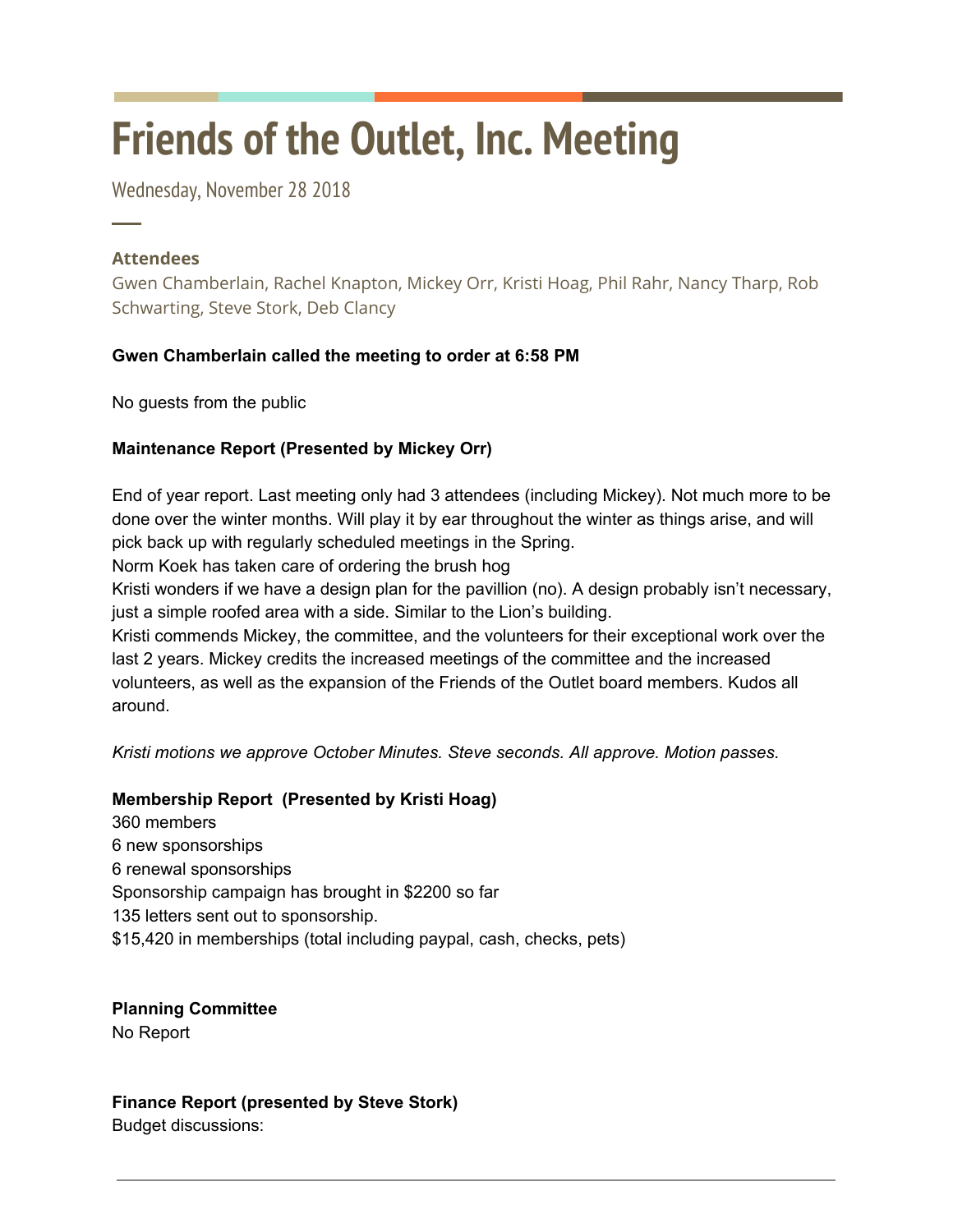Insurance will go up (to cover new tractor)

Postage has gone up (Kristi donated postage in the past)

One more newsletter to go.

Income vs. expenses: everything looks spot on.

Need avenues to fund the Pavilion project (everything else seems to be covered)

Kristi and Gwen both recommend the Tripp foundation and the Once Again Shoppe, as well as Daisy Marquis Jones.

Kristi reminds the board that we need to be seeking out new members and sponsorships to raise funding. Be proactive in the community and speak to people about joining the Outlet Trail.

*Rob motions to approve budget, Kristi seconds, all in favor? Aye. Approved.*

#### **Community Relations Report (presented by Phil Rahr)**

TAC money will be rolled over to next year.

The photo on Facebook of the new tractor has been spread widely (over 5,000) people. Kristi mentions this will also be in the upcoming newsletter.

There was no Community Relations committee meeting in November.

#### **President's Report (Presented by Gwen Chamberlain)**

Cascade Buildings: Gwen met with Elvin Brubacker on Monday. He is insured and can sign a waiver not holding us liable. He can demolish the brick wall structure, save the bricks, and put concrete blocks in the lower level of the other wing of the building. He will secure the access to both buildings downstream of the falls. If possible, he can demolish the Kelly Tire Building as well. He believes he can do both and keep the cost well under the \$18,000 grant from the county. An email has been sent to Kelly Cloyd at the DEC advising them of our desire to demolish the brick building.

Kristi mentions concern over the historic value of the bricks and wants to be sure they are kept secure. Gwen is confident we can keep them secure (pallet and shrink wrap? Kristi would like some historic signage as well).

Rob wonders if we need to have the brick wall marked as a safety issue before we take it down.

Gwen asks for consensus for the planning committee to proceed with planning this. Steve asks if we have a dollar amount, but Gwen isn't sure we can get an actual dollar amount. Kristi and Steve recommend getting a hard contract to sign before proceeding. Gwen says she will make sure that's done.

#### **Board Comments**

Deb wonders if we send our newsletter via email, but we don't have email addresses for everyone. Deb and Rob also mention they have not received hard copies of the newsletters, Kristi says it might have been lost in translation at the print shop and that she will double check.

Deb recommends posting an ad in the Lake to Lake bulletin recommending the poem posters as an idea for Christmas. The board thinks this is a good idea, but Kristi wants to make sure we